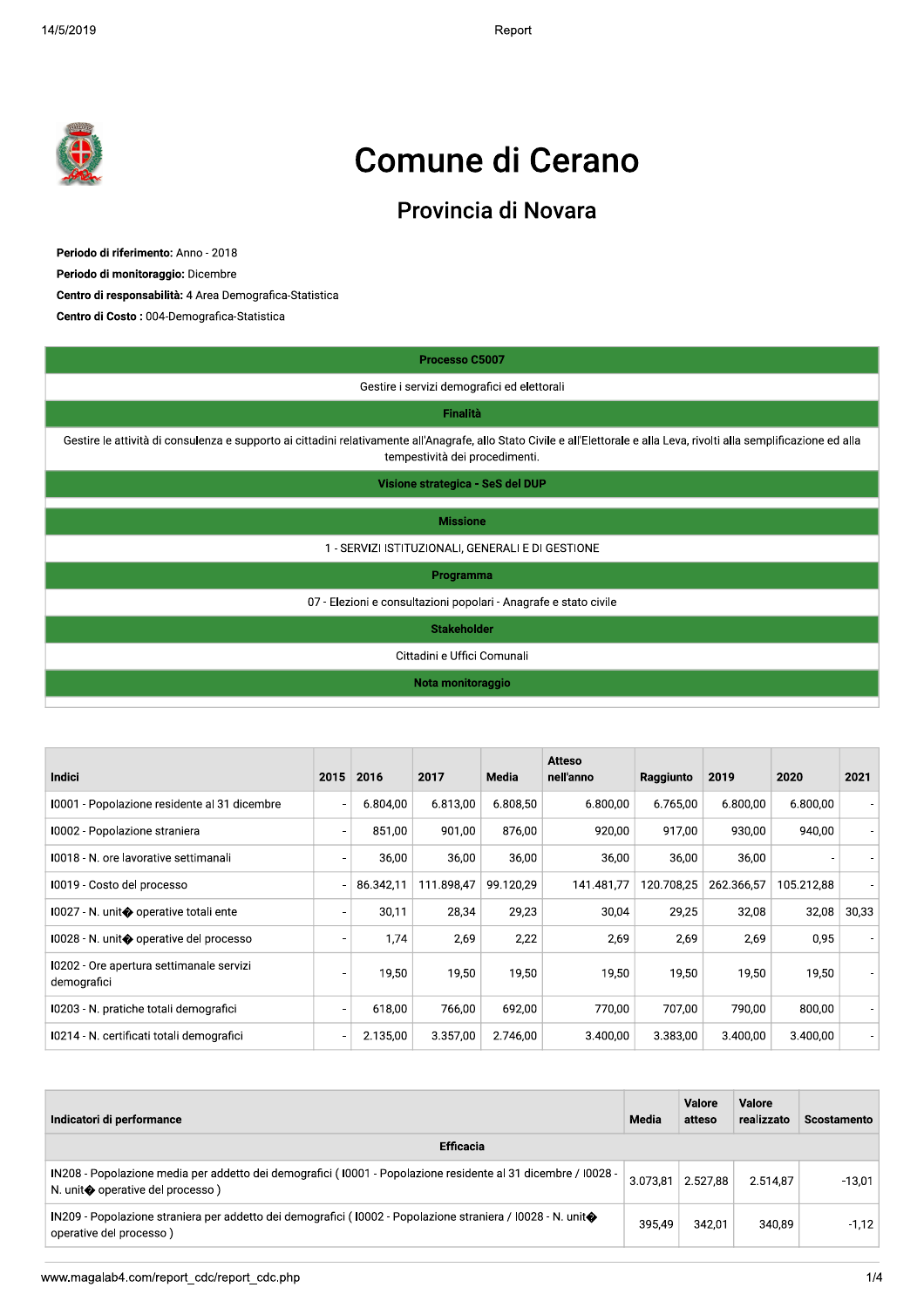| 14/5/2019<br>Report                                                                                                                                                       |          |                  |                      |             |
|---------------------------------------------------------------------------------------------------------------------------------------------------------------------------|----------|------------------|----------------------|-------------|
| Indicatori di performance                                                                                                                                                 | Media    | Valore<br>atteso | Valore<br>realizzato | Scostamento |
| IN220 - % personale dedicato al processo ((10028 - N. unit� operative del processo / 10027 - N. unit�<br>operative totali ente) * 100)                                    | 7,58     | 8,95             | 9,20                 | 0,24        |
| IN206 - Tasso di accessibilit� dei demografici (10202 - Ore apertura settimanale servizi demografici / 10018 -<br>N. ore lavorative settimanali)                          | 0,54     | 0,54             | 0,54                 | 0,00        |
| IN210 - Atti medi gestiti per addetto ((10203 - N. pratiche totali demografici + I0214 - N. certificati totali<br>demografici) / I0028 - N. unit� operative del processo) | 1.552,14 | 1.550,19         | 1.520,45             | $-29,74$    |
| <b>Efficienza Economica</b>                                                                                                                                               |          |                  |                      |             |
| IN004 - Costo pro capite del processo (I0019 - Costo del processo / I0001 - Popolazione residente al 31<br>dicembre)                                                      | 14,56    | 20,81            | 17,84                | $-2,96$     |
| <b>Efficacia Temporale</b>                                                                                                                                                |          |                  |                      |             |
| Qualità                                                                                                                                                                   |          |                  |                      |             |

|                                | <b>COSTI DEL PERSONALE</b> |                                        |          |                                             |                                                         |                                      |                                                  |                                                      |                                                         |                                              |                           |  |  |  |
|--------------------------------|----------------------------|----------------------------------------|----------|---------------------------------------------|---------------------------------------------------------|--------------------------------------|--------------------------------------------------|------------------------------------------------------|---------------------------------------------------------|----------------------------------------------|---------------------------|--|--|--|
| Nome e<br>Cognome              | Livello                    | Profilo                                | Perc.    | <b>Ore</b><br>contratto<br>al<br>31/12/2018 | Percentuale<br><b>ore</b><br>contratto al<br>31/12/2018 | Ore<br>contratto<br>al<br>31/12/2018 | Percentuale<br>ore<br>contratto al<br>31/12/2018 | <b>Ore</b><br>lavorate<br>effettive al<br>31/12/2018 | Percentuale<br><b>Ore</b><br>effettive al<br>31/12/2018 | <b>Differenza</b><br>ore<br>al<br>31/12/2018 | Costo<br><b>Aziendale</b> |  |  |  |
| GIOVANNA<br>ZANZOLA            | D <sub>1</sub>             | <b>ISTRUTTORE</b><br><b>DIRETTIVO</b>  | 79%      | 1.872.00                                    | 1.478.88                                                | 1.872.00                             | 1.478.88                                         | 1.609.50                                             | 1.271.51                                                | $-262,50$                                    | 36.165,54                 |  |  |  |
| <b>LUISA</b><br><b>USURINI</b> | <b>B6</b>                  | <b>COLLABORATORE</b><br>AMMINISTRATIVO | 95%      | 1.872,00                                    | 1.778.40                                                | 1.872.00                             | 1.778.40                                         | 1.586,00                                             | 1.506.70                                                | $-286,00$                                    | 31.555,91                 |  |  |  |
| ELEONORA<br>CARIOLA            | B <sub>3</sub>             | COLLABORATORE<br>AMMINISTRATIVO        | 95%      | 1.872,00                                    | 1.778.40                                                | 1.872.00                             | 1.778.40                                         | 1.592.00                                             | 1.512.40                                                | $-280.00$                                    | 30.648.40                 |  |  |  |
| Totale costo personale         |                            |                                        | 5.616,00 | 5.035.68                                    | 5.616,00                                                | 5.035.68                             | 4.787,50                                         | 4.290.61                                             | $-828,50$                                               | 98.369,85                                    |                           |  |  |  |

| <b>ENTRATE</b>                                                                                                      |       |                               |                                    |                  |                 |  |  |  |  |  |  |
|---------------------------------------------------------------------------------------------------------------------|-------|-------------------------------|------------------------------------|------------------|-----------------|--|--|--|--|--|--|
| <b>Descrizione</b>                                                                                                  | Perc% | <b>Previsione</b><br>Iniziale | <b>Previsione</b><br><b>Finale</b> | <b>Accertato</b> | <b>Riscosso</b> |  |  |  |  |  |  |
| 3880 - 00 - DIRITTI ATTI DI STATO CIVILE                                                                            | 100%  | 100.00                        | 100.00                             | 128.00           | 128,00          |  |  |  |  |  |  |
| 3900 - 00 - DIRITTI RILASCIO DELLE CARTE IDENTITA'                                                                  | 100%  | 6.000.00                      | 6.000,00                           | 5.486.04         | 5.480,88        |  |  |  |  |  |  |
| 3980 - 00 - RIMBORSO SPESE CONSULTAZIONI ELETTORALI CON ONERI A CARICO DELLO<br>STATO (VEDI CAP 3160,3170,3175,3176 | 100%  | 29.000.00                     | 31.649.00                          | 14.862.36        | 24.738.73       |  |  |  |  |  |  |
| <b>Totale entrate</b>                                                                                               |       | 35.100,00                     | 37.749.00                          | 20.476,40        | 30.347.61       |  |  |  |  |  |  |

| <b>COSTI DIRETTI</b>                                                                                                 |       |                        |                                    |           |          |  |  |  |  |  |  |
|----------------------------------------------------------------------------------------------------------------------|-------|------------------------|------------------------------------|-----------|----------|--|--|--|--|--|--|
| <b>Descrizione</b>                                                                                                   | Perc% | Previsione<br>Iniziale | <b>Previsione</b><br><b>Finale</b> | Impegnato | Pagato   |  |  |  |  |  |  |
| 2740 - 00 - UFFICIO SERVIZI DEMOGRAFICI-ACOUISTO DI BENI                                                             | 100%  | 3.500.00               | 3.500.00                           | 2.385.21  | 1.366.39 |  |  |  |  |  |  |
| 2800 - 00 - UFFICIO ANAGRAFE - ALTRI SERVIZI                                                                         | 100%  | 500.00                 | 500,00                             | 455.88    | 1.097,60 |  |  |  |  |  |  |
| 2880 - 00 - SPESE COMMISSIONE ELETTORALE CIRCONDARIALE                                                               | 100%  | 600.00                 | 600.00                             | 395.44    | 395,44   |  |  |  |  |  |  |
| 3160 - 00 - CONSULTAZIONI ELETTORALI CON ONERI A CARICO DELLO STATO, DELLA REGIONE E<br>DELLA PROVINCIA VEDI ENTRATA | 100%  | 9.000.00               | 9.000.00                           | 6.213,72  | 6.213.72 |  |  |  |  |  |  |
| <b>Totale costi</b>                                                                                                  |       | 13.600.00              | 13.600.00                          | 9.450.25  | 9.073,15 |  |  |  |  |  |  |

|                        |  | 13.600,00 | 13.600,00                | $9.450,25$ 9.073,15 |           |  |  |  |  |  |  |
|------------------------|--|-----------|--------------------------|---------------------|-----------|--|--|--|--|--|--|
|                        |  |           |                          |                     |           |  |  |  |  |  |  |
| <b>COSTI INDIRETTI</b> |  |           |                          |                     |           |  |  |  |  |  |  |
| <b>Valore Atteso</b>   |  |           |                          |                     |           |  |  |  |  |  |  |
| 30.308,99              |  |           |                          |                     | 12.888,15 |  |  |  |  |  |  |
|                        |  |           |                          |                     | 2/4       |  |  |  |  |  |  |
|                        |  |           | <b>Valore Realizzato</b> |                     |           |  |  |  |  |  |  |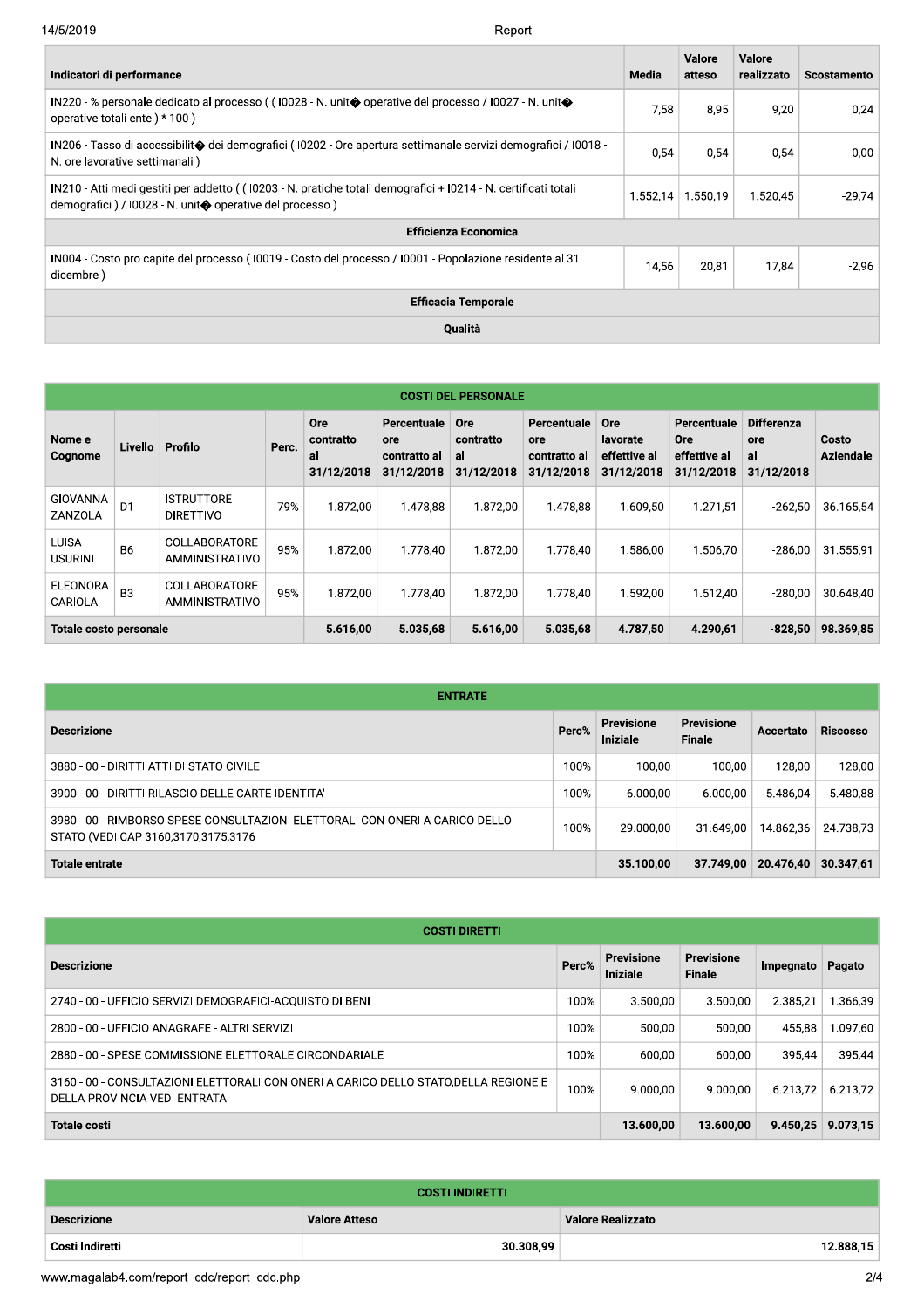Report

| Costo a previsione | 141.481.77 Costo realizzato | 120.708.25 |
|--------------------|-----------------------------|------------|
|                    |                             |            |

#### Processo C5008

Servizi di supporto interno: gestire i sistemi informativi e statistici

### **Finalità**

Assicurare la continuità del funzionamento dei servizi informativi attraverso l'approvvigionamento, la gestione e la manutenzione dei sistemi informatici comunali. Garantire la programmazione statistica locale per la diffusione dell'informazione statistica e la realizzazione del coordinamento statistico interno all'ente.

Visione strategica - SeS del DUP

### **Missione**

### 1 - SERVIZI ISTITUZIONALI, GENERALI E DI GESTIONE

Programma

08 - Statistica e sistemi informativi

### **Stakeholder**

Cittadini e Uffici Comunali

### Nota monitoraggio

| <b>Indici</b>                                       | 2015                     | 2016      | 2017      | Media     | Atteso nell'anno | Raggiunto | 2019      | 2020     | 2021  |
|-----------------------------------------------------|--------------------------|-----------|-----------|-----------|------------------|-----------|-----------|----------|-------|
| 10001 - Popolazione residente al 31 dicembre        | ٠                        | 6.804.00  | 6.813.00  | 6.808.50  | 6.800.00         | 6.765.00  | 6.800.00  | 6.800.00 |       |
| 10019 - Costo del processo                          | $\overline{\phantom{a}}$ | 17.854.56 | 20.017.74 | 18.936.15 | 24.681.04        | 20.320.88 | 37.216,32 | 5.537.52 |       |
| 10027 - N. unit◆ operative totali ente              | ٠                        | 30,11     | 28,34     | 29.23     | 30.04            | 29,25     | 32,08     | 32,08    | 30,33 |
| 10028 - N. unit◆ operative del processo             | ۰                        | 0.25      | 0,30      | 0,28      | 0.30             | 0,30      | 0.30      | 0,05     |       |
| I0225 - N. postazioni hardware (PC)                 |                          | 4.00      | 4,00      | 4.00      | 4.00             | 5,00      | 4.00      | 4,00     |       |
| 10233 - Importo totale canoni manutenzione software |                          | 5.050.80  | 4.633.80  | 4.842.30  | 4.600.00         | 4.501.80  | 4.700.00  | 4.700.00 |       |
| 10234 - N. applicativi                              | ۰                        | 2.00      | 4,00      | 3,00      | 4.00             | 5,00      | 4.00      | 4,00     |       |

| Indicatori di performance                                                                                                             | Media    | <b>Valore</b><br>atteso | Valore<br>realizzato | <b>Scostamento</b> |  |  |  |  |  |  |
|---------------------------------------------------------------------------------------------------------------------------------------|----------|-------------------------|----------------------|--------------------|--|--|--|--|--|--|
| <b>Efficacia</b>                                                                                                                      |          |                         |                      |                    |  |  |  |  |  |  |
| IN220 - % personale dedicato al processo ((10028 - N. unit�operative del processo / I0027 - N. unit�<br>operative totali ente) * 100) | 0,94     | 1,00                    | 1,03                 | 0,03               |  |  |  |  |  |  |
| <b>Efficienza Economica</b>                                                                                                           |          |                         |                      |                    |  |  |  |  |  |  |
| IN004 - Costo pro capite del processo (10019 - Costo del processo / 10001 - Popolazione residente al 31<br>dicembre)                  | 2,78     | 3.63                    | 3,00                 | $-0,63$            |  |  |  |  |  |  |
| IN223 - Costo medio postazione informatica (10019 - Costo del processo / 10225 - N. postazioni hardware<br>$(PC)$ )                   | 4.734,04 | 6.170.26                | 4.064.18             | $-2.106,08$        |  |  |  |  |  |  |
| IN224 - Costo canoni di manutenzioni software (10233 - Importo totale canoni manutenzione software /<br>10234 - N. applicativi)       | 1.614,10 | 1.150,00                | 900,36               | $-249,64$          |  |  |  |  |  |  |
| <b>Efficacia Temporale</b>                                                                                                            |          |                         |                      |                    |  |  |  |  |  |  |
| Qualità                                                                                                                               |          |                         |                      |                    |  |  |  |  |  |  |

| <b>COSTI DEL PERSONALE</b> |         |         |       |                                             |                                                  |                        |                                                               |                                               |                                                         |                                              |                           |  |
|----------------------------|---------|---------|-------|---------------------------------------------|--------------------------------------------------|------------------------|---------------------------------------------------------------|-----------------------------------------------|---------------------------------------------------------|----------------------------------------------|---------------------------|--|
| Nome e<br>Cognome          | Livello | Profilo | Perc. | <b>Ore</b><br>contratto<br>al<br>31/12/2018 | Percentuale<br>ore<br>contratto al<br>31/12/2018 | Ore<br>contratto<br>al | Percentuale<br>ore<br>contratto al<br>$31/12/2018$ 31/12/2018 | Ore<br>lavorate<br>effettive al<br>31/12/2018 | Percentuale<br><b>Ore</b><br>effettive al<br>31/12/2018 | <b>Differenza</b><br>ore<br>al<br>31/12/2018 | Costo<br><b>Aziendale</b> |  |